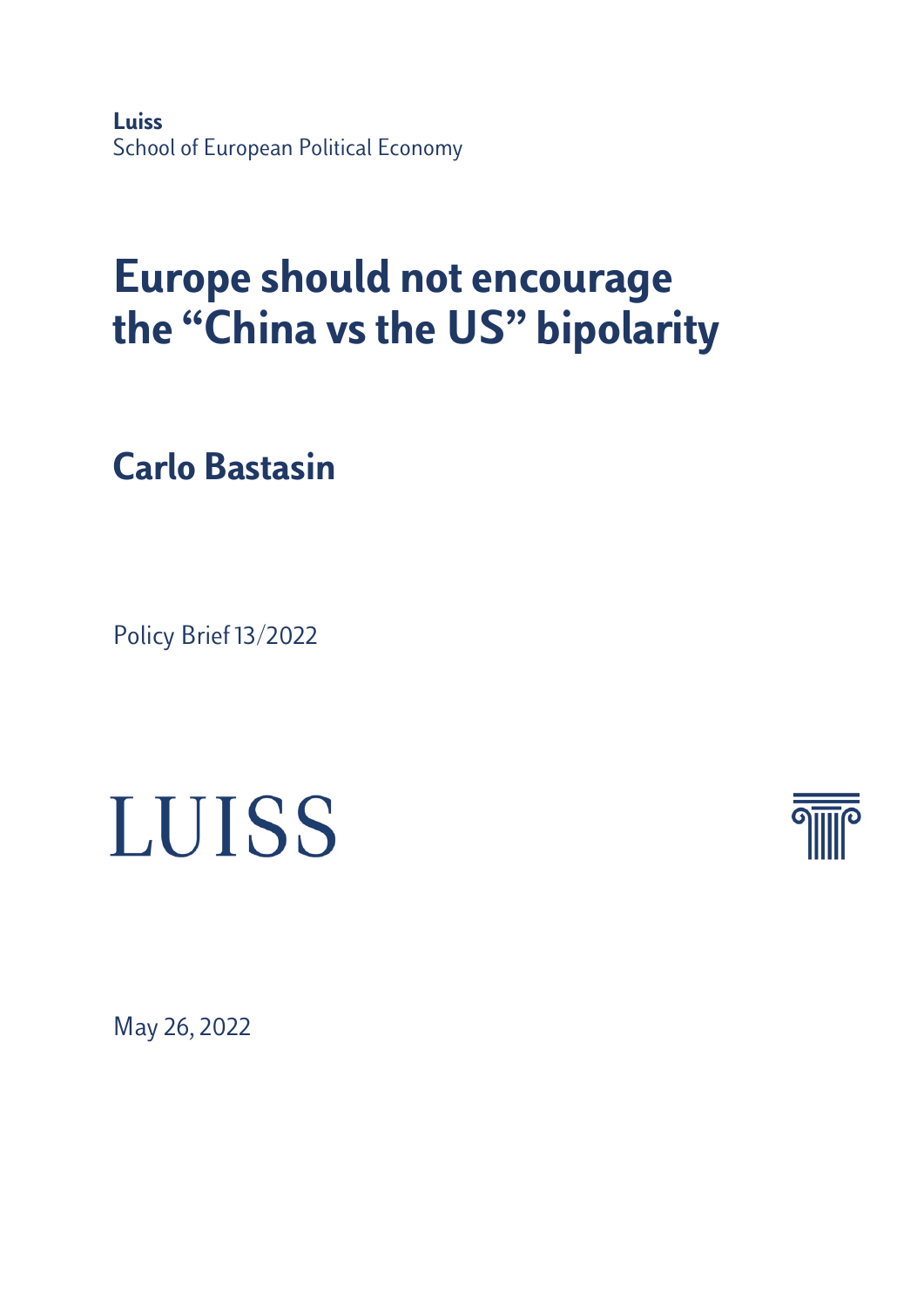## **Europe should not encourage the "China vs the US" bipolarity**

#### **Carlo Bastasin**

Deglobalization does not forcedly mean less multilateralism. This is how Europe should think about the likely coming bipolar world, built on the growing competition between the U.S. and China. Like other countries in a bipolar world, Europe would be hard-pressed to take sides between the two geopolitical behemoths. Much speaks in favor of a tighter transatlantic relationship, but this is easier said than done. The degree of Europe's dependency on global trade is such that a hard-nosed decoupling from Asia would be immensely costly, possibly eroding democratic consensus among European citizens, and would still require many years. Europe has the cultural inclination and economic interest to represent a force for multilateralism between the U.S. and China.

Deep geopolitical tensions are dividing the world between the two largest geopolitical powers along, broadly speaking, the main public policy lines of modern society: security, economy, technology, and culture. All the activities related to those policies are thus subject to geopolitical considerations with direct implications for Europe. They are also key for the green and digital transitions at the core of the EU's priorities. Against the backdrop and the realization of the indivisibility of the world's environment and the undesirability of a divided digital sphere, the European Union has the chance to define its collocation in the US-Chinese balance of powers in a constructive way.

The process underway has been described by ECB President Christine Lagarde as a complex historical intersection of three trend lines: "*[From dependence to diversification; from efficiency to](https://www.ecb.europa.eu/press/key/date/2022/html/ecb.sp220422~c43af3db20.en.html)  [security; from globalization to regionalization"](https://www.ecb.europa.eu/press/key/date/2022/html/ecb.sp220422~c43af3db20.en.html)*. Recently, however, the process of shortening the global supply chains has become dramatically urgent: the war in Ukraine has made it more likely that Europe will be confronted with another long-lasting Cold War scenario, calling on it to develop a comprehensive response to the geopolitical challenges. Issues related to military hard power, energy, trade, finance, infrastructure, artificial intelligence, cybersecurity, education, health, or science were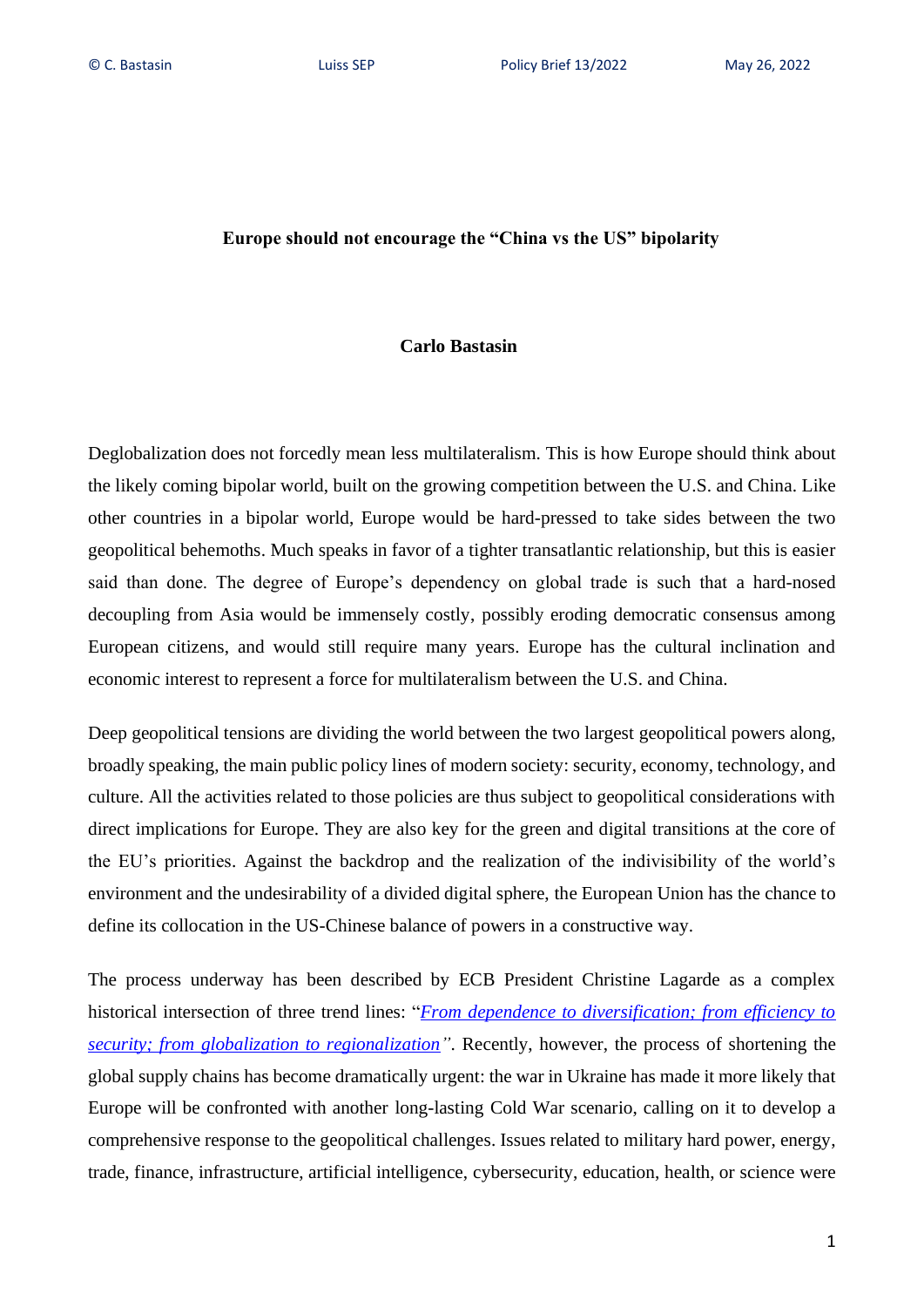already becoming matters of choice between China and the US. Now they have assumed a fundamental connotation for Europe's very existence.

In this brief, we will identify several reasons why globalization will be more resilient than generally assumed. We will also show that in the case of technological cooperation, the US and Europe are working in the right direction – defending democratic values, through rules-setting, while keeping the door open to like-minded countries. We will also consider the costs of a confrontational scenario, derived from calculations by researchers at the IMF, in which Europe sides more or less unconditionally with the US, accepting the world's bipolarity, instead of trying to assert Europe as a third pole arbitrating between the US and Asia in the name of multilateralism.

To dispel possible misunderstandings, we start with a clear statement of facts: Europeans share the democratic set of values that have connotated the transatlantic cooperation with the US and cannot – and will not – turn their back on the US. In this regard, the attitude of the Europeans, as surveyed by Pew Research in 2021, is not ambiguous. In every country surveyed around half or more of the respondents have a favorable opinion of the US. Around two-thirds or more have positive views of the US in Italy, France, and the UK. These broadly positive views reflect a significant shift since 2020 when ratings of the US were at or near historic lows in most European countries. For example, in Germany, while only about a quarter of those surveyed had favorable views of the US in 2020, in 2021 a 56% majority had that opinion.

When it comes to China, the opposite is true. Among the people surveyed, only in Greece do around half or more have a favorable view. Large majorities in most of the world's advanced economies surveyed have broadly negative views of China – including around three-quarters or more who say this in Japan (88%), Sweden (80%), Australia (78%), South Korea (77%) and the US (76%). In many European countries, these unfavorable views are at or near historic highs, though they are largely unchanged since 2020.

The growing lack of trust in China and its leader, Xi Jinping, reflects the same dynamics that characterized growing distrust for the US and former President Donald Trump before the last presidential elections. These parallel signs of detachment seem to prove that Europeans care for the democratic nature of their partner as well as for their multilateral policies. If this is true, we can safely maintain that the set of values that have connotated the transatlantic cooperation is still the benchmark of Europeans' choices.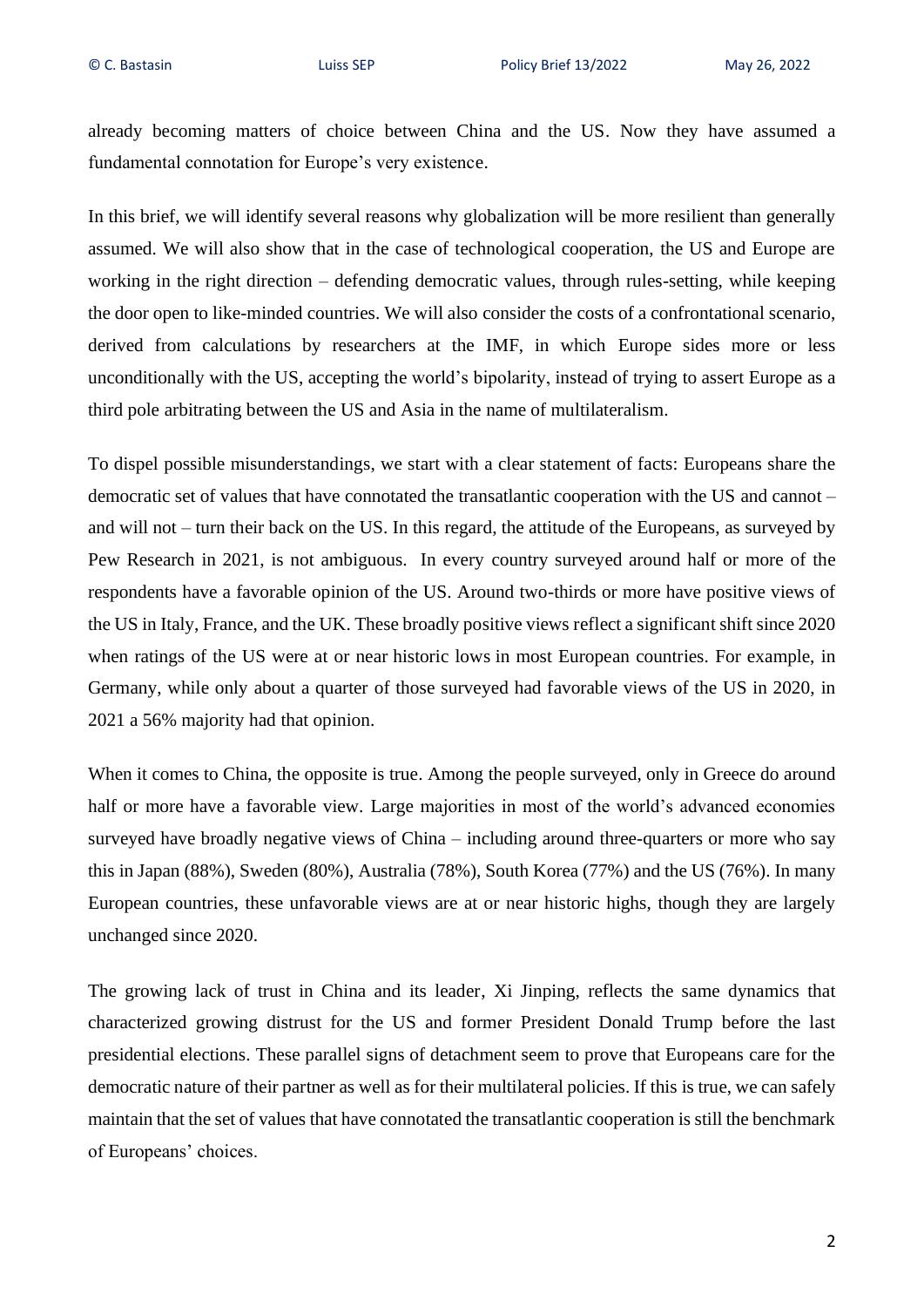Will it remain so? Multilateralism may be instinctively preferable for Europeans, but this is far from solving the problem of Europe's place in a world of growing spheres of influence. Establishing strategic autonomy, either in the sector of defense or in the industrial domains, requires member states' consensus on the best ends, ways, and means to consolidate an independent yet complementary position between the two other largest political systems. This may only become possible if multilateralism is a more economically convenient way to define Europe's role in the world than bipolarity. It is thus necessary to inquire whether Europe's economic needs can be best absolved with or without the Asian markets.

Conventionally, European leaders tend to frame the issue starting from the political visions of Europe rather than its economic convenience. Strategic autonomy has become a common catchphrase in most European chancelleries as Josep Borrell, the EU High Representative for Foreign Affairs and Security Policy, has repeatedly remarked. Leaders like Emmanuel Macron have advocated "European solutions for European problems", while German Chancellor Olaf Scholz has called for the EU to defend its general interests. It sounds rational to establish a political design before taking any other action. However, unlike the bipolarity of the US-USSR Cold War, the new Asian-US bifurcation is not likely to be built around ideological blocs. "China does not represent the existential threat of mutually assured destruction that drove strategy and diplomacy in the earlier bipolar era. Rather its challenges arise more in the domains of technology and economy."<sup>1</sup> We limit this extremely complex set of questions to the assumption that economic preferences significantly contribute to building the bedrock on which democratic consensus throughout the European Union creates and defines the viability of a common foreign policy stance.

One further preliminary consideration about the relevance of economic interests in the strategic design is due. In Figure 1, the geographical distribution of votes in favor of the UN resolution condemning Russia's aggression on Ukraine has been interpreted as revealing the world's growing political divides.

 $1$  "Can Europe Help Prevent a Bi-polar World?" by [Jean-Christophe Bas](https://link.springer.com/chapter/10.1007/978-981-16-5391-9_24#auth-Jean_Christophe-Bas) & [Richard Higgott](https://link.springer.com/chapter/10.1007/978-981-16-5391-9_24#auth-Richard-Higgott)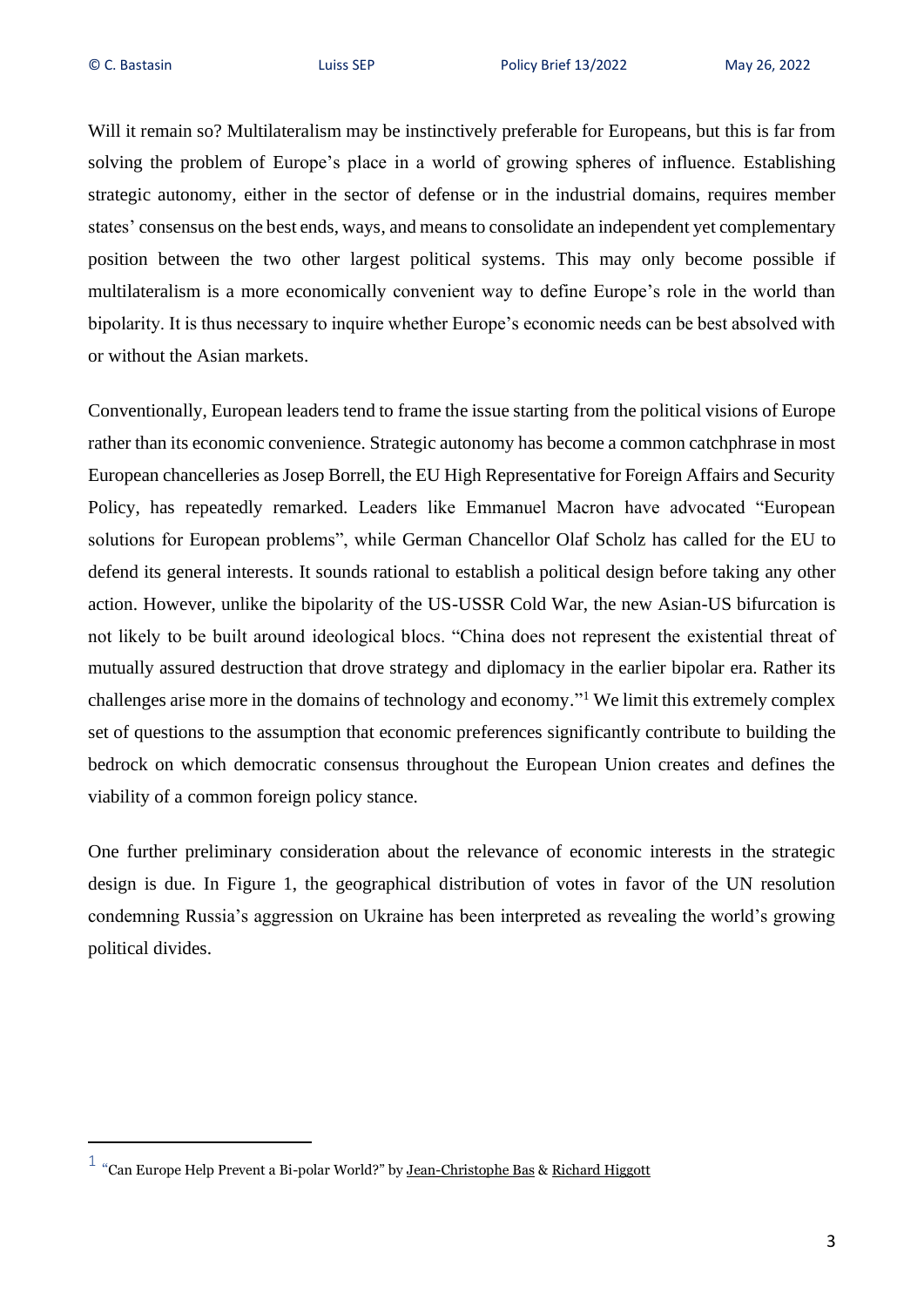



One way to decrypt the votes' distribution is to distinguish between democratic and autocratic regimes. A second possible way, however, is to observe three vertical blocks voting in favor of the UN resolution (the Pacific American bloc from Canada to Chile; the Euro-African bloc from Scandinavia to Congo); and the Pacific basin from Japan to Australia). From a different perspective, Figure 2, published in the last CIA Factbook, and Figure 3, published by the World Bank, show the main good or product categories exported by each state. These simple exemplifications have some explanatory power about the causal factors behind the vote of some autocratic countries – Venezuela, Saudi Arabia, or Libya, among others - against Russia, indicating that trade competition may remain a more powerful motivation in determining geopolitical choices than the distinction between democracies and autocracies. India, generally listed among democracies, condemned the invasion of Ukraine in harsh tones at the UN but then refrained from voting in favor of the resolution. Similarly, the levels of specialization may help us understand the common instances of groups of countries. More precisely, the relevance of global supply chains for each country could be a keystone of foreign alliances.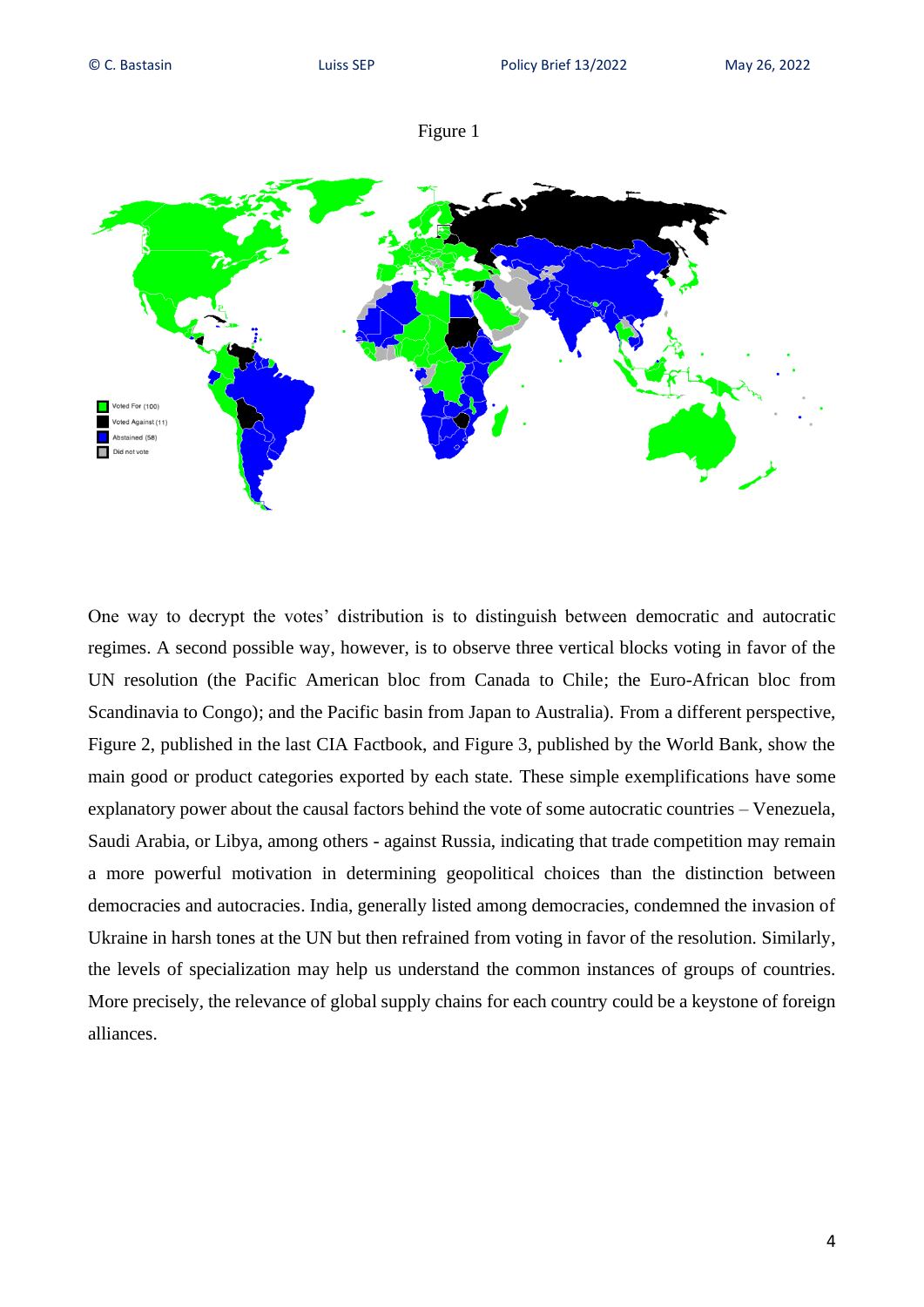

# Figure 3

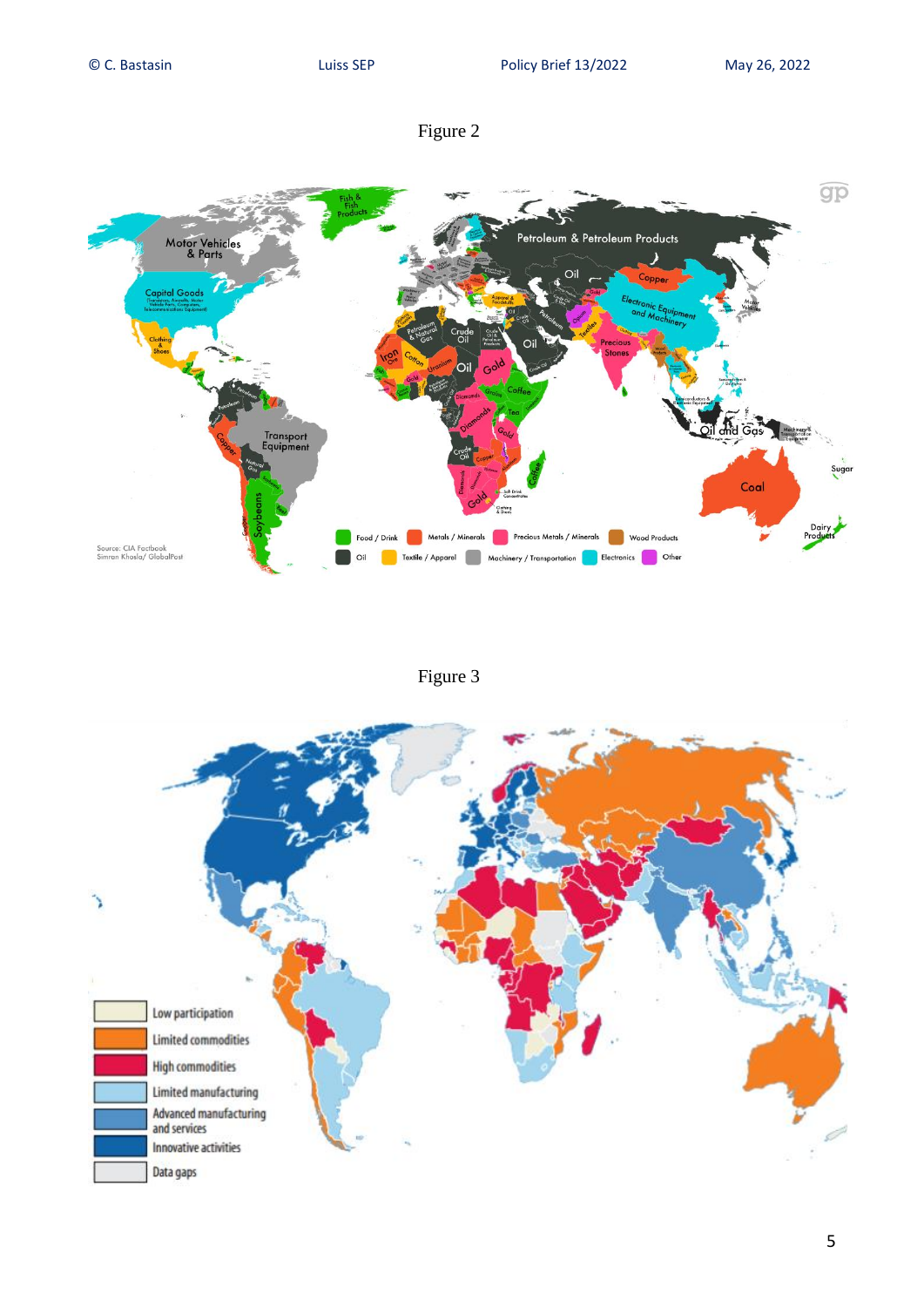The idea that the economic factors driving globalization have been withering for years is only partly true. In the graph below, the global trade/GDP ratio shows that after 2009 growth has stopped and even went into reverse.



In February 2020 the Organization for Economic Co-operation and Development (OECD) confirmed that the overall level of integration of international production chains remains high but has weakened. The 2008 global financial crisis negatively impacted trade finance and led to a consolidation of global supply chains. The financial regulation of cross-border transactions has substantively limited the scope and reach of American financial intermediaries, till then a driving force in globalization. This has been accompanied by a slowing down of international trade growth due to issues such as a rise in restrictive measures and weak levels of cross-border investment. In fact, part of the effect is due to the growing income in many emerging countries that has shifted consumption from goods to services, which are more frequently traded at the domestic level. A strong case in point is provided by China, where the trade/GDP ratio has declined by 26 pp since 2008.

Exacerbated by the pandemic crisis, a strong sense of deglobalization has been gaining ground, particularly in the US. A Bank of America Securities survey of analysts conducted in 2020, which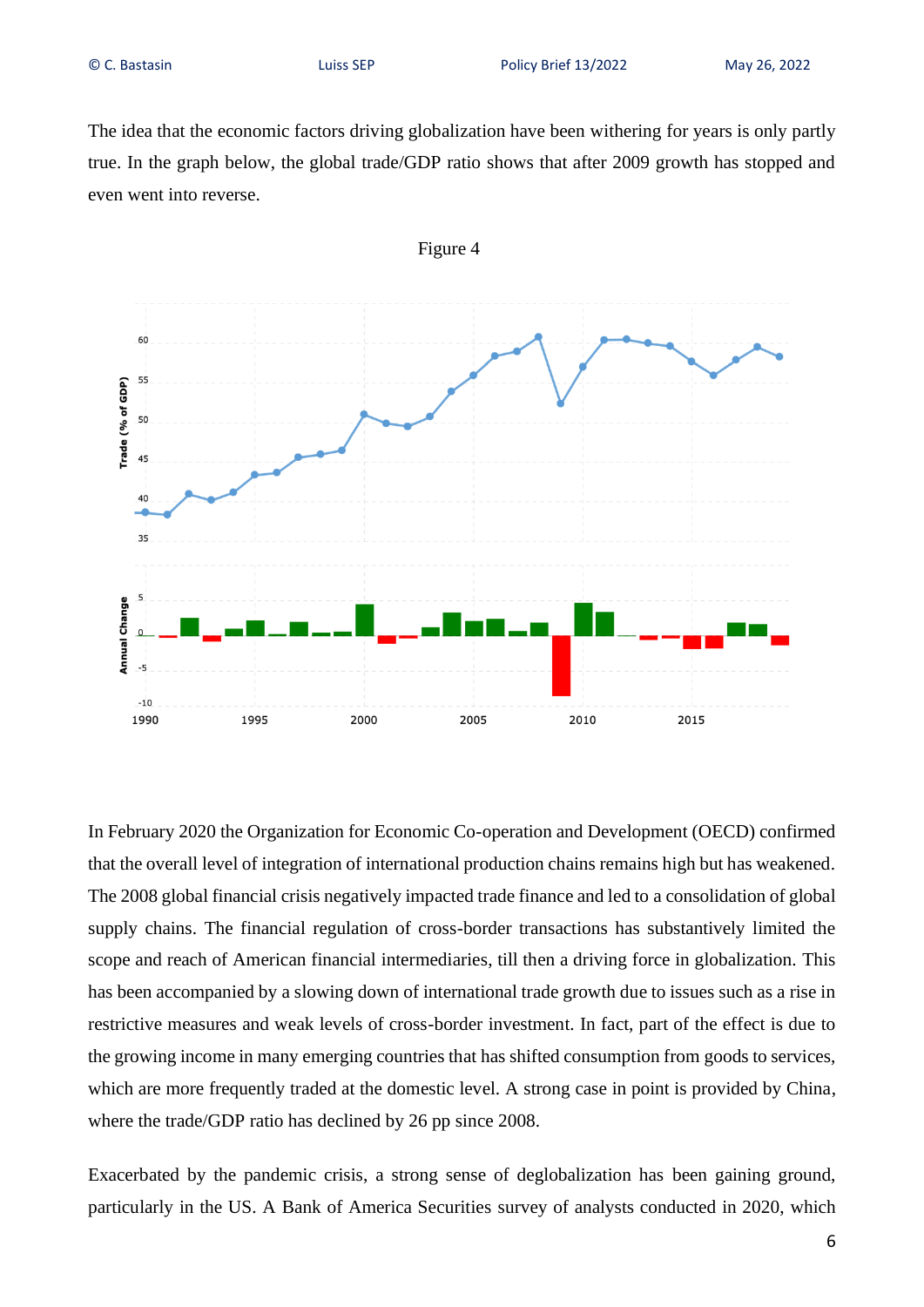covered more than 3,000 companies, found a "tectonic shift in global supply chains": Companies in more than 80% of 12 global sectors, representing \$22 trillion of market cap in North America, Europe and Asia-Pacific (excluding China), have "implemented or announced plans to shift *at least* a portion of their supply chains from current locations."

Even before the health crisis, what triggered deglobalization was the tariff war between the US and China. Behind President Trump's political motivation, the structural reason was a reassessment largely based on extensive automation in many sectors and productions, which has made the laborcost benefit of outsourcing and offshoring less attractive, especially in times of concern about national security and "ESG concerns of high carbon footprints associated with long supply chains and potentially problematic employment practices." Companies in about half of all global sectors in North America declared an intent to "reshore."

After two years, the surprising reality is that almost none of the largest global corporations has significantly "reshored" its production. Rather than the repatriation of production, the process underway seems to be characterized by a re-composition of supply chains along criteria that are generally defined as "near-shoring".

An [article](https://hbr.org/2022/03/how-the-war-in-ukraine-is-further-disrupting-global-supply-chains) recently published in the Harvard Business Review presents a number of examples of strategy changes in the wake of the war in Ukraine boosting interest in local supply chain strategies: "The <u>[recent agreement](https://www.ge.com/news/press-releases/ge-signs-an-exclusive-agreement-to-sell-part-of-steam-powers-nuclear-activities-to)</u> by Électricité de France (EDF) to purchase part of GE's nuclear power business, which GE had bought from Alstom in 2015, exemplifies this swing from globalization to localization". As reported in The New York Times, France [is increasing its dependence on nuclear](https://www.nytimes.com/2022/02/10/world/europe/france-macron-nuclear-power.html#:~:text=President%20Emmanuel%20Macron%20announced%20a,its%20reliance%20on%20foreign%20energy.)  [power plants,](https://www.nytimes.com/2022/02/10/world/europe/france-macron-nuclear-power.html#:~:text=President%20Emmanuel%20Macron%20announced%20a,its%20reliance%20on%20foreign%20energy.) which already generate 70% of its electricity. It decided that to do so it needed to better control the whole supply chain for such plants. Another example presented by the **[HBR](https://hbr.org/2022/03/how-the-war-in-ukraine-is-further-disrupting-global-supply-chains)** is semiconductor manufacturing equipment. The US and Dutch governments [have blocked ASML,](https://www.wired.com/story/europe-asml-chip-shortage/#:~:text=7%3A00%20AM-,US%2DChina%20Trade%20Tensions%20Threaten%20Europe) the world's largest producer of lithography equipment used to make computer chips, from selling its most advanced machines to China.

The car industry is also taking a hard look at the risks associated with international suppliers. According to "Autonews", Volkswagen and BMW [have been closing](https://europe.autonews.com/suppliers/europes-automakers-scramble-replace-ukrainian-auto-parts) assembly lines in Germany due to the shortage of wiring harnesses manufactured in Ukraine by the German company Leoni. Tire manufacturer Michelin [has recently announced](https://www.michelin.com/en/press-releases/consequences-of-the-conflict-in-ukraine/) it could close some plants in Europe due to logistics issues created by Russia's invasion of Ukraine.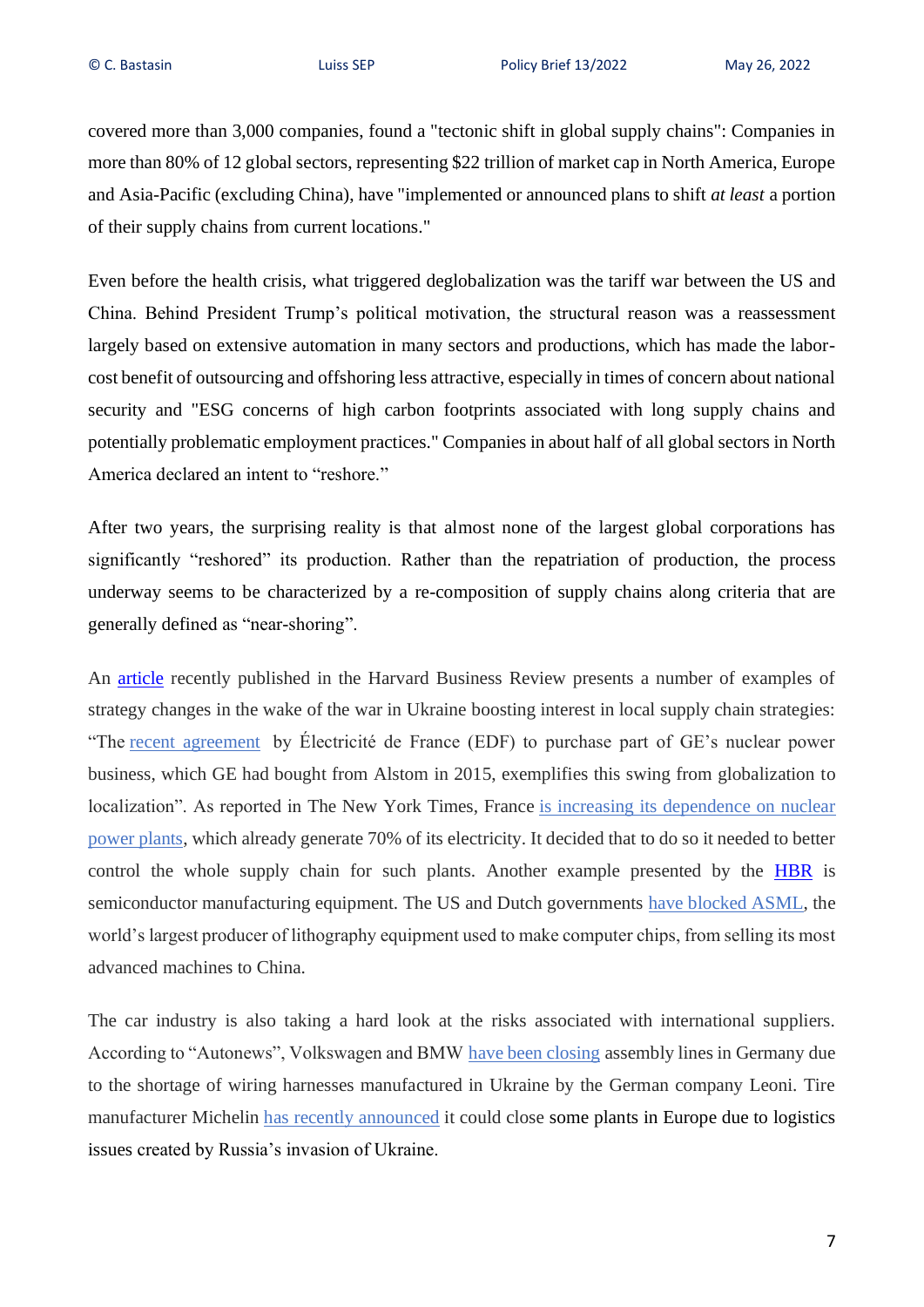Ukrainian companies, Ingas and Cryoin, account for about half of the world's neon production, which is critical for lasers used in chipmaking. Both Ingas, based in the beleaguered town of Mariupol, and Cryoin, based in the port town of Odesa, have shuttered operations due to the conflict. Moreover, Russia produces about a third of the global palladium supply.

Part of the delay in Europe's reaction is due to the assumption that the driving force of globalization is finance. In the figure below, based on data from the IMF (Global Stability Financial Report), we show how the weight of Russian assets in several global indexes has been regularly declining over the last two decades. From a financial perspective, Russia is little more than a dwarf, and its detachment from the global financial markets is negligible.



### Figure 5: Russia's weight in global indexes

The figure below shows how the share of foreign investors in Russian bonds (compared with the bonds of other "emerged" economies – Brazil, Mexico, India, China, and South Africa) is more volatile because it is exposed to political crises. The 2014 annexation of Crimea is a case in point, but it also shows how quickly investors can step back into the markets after the storm. This helps us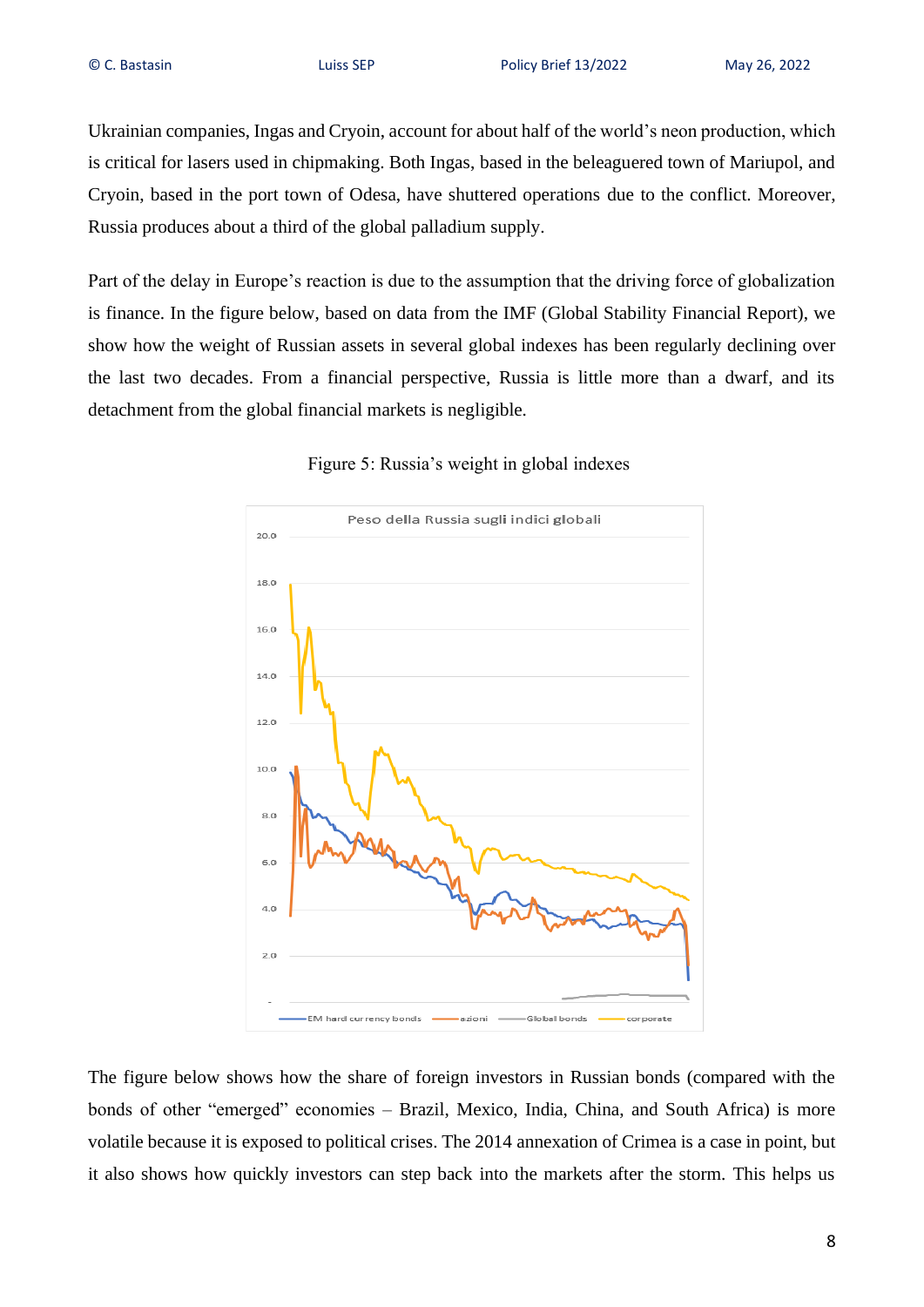consider that "deglobalization" has been a variable and dynamic process so far, whose interaction with political considerations has been changing and even reversing over time.



#### Figure 6: Foreign share of Russian bonds

The invasion of Ukraine, though, is considered an unprecedented event that has changed the pattern of the past decades. A "cold-war scenario" is considered the most likely, in which Russia can hardly find its way back into the trade relationships with the community of advanced economies. Russia's inevitable drive toward China may represent a historical step in establishing an alliance outside the western community, de facto sanctioning the world's bipolarity.

A "bipolar world" scenario has huge implications for Europe, which will be forced to reconsider its whole economic structure. Current trade statistics reveal Europe's dependency on trade partners in specific sectors (Table 1) and products (Table 2).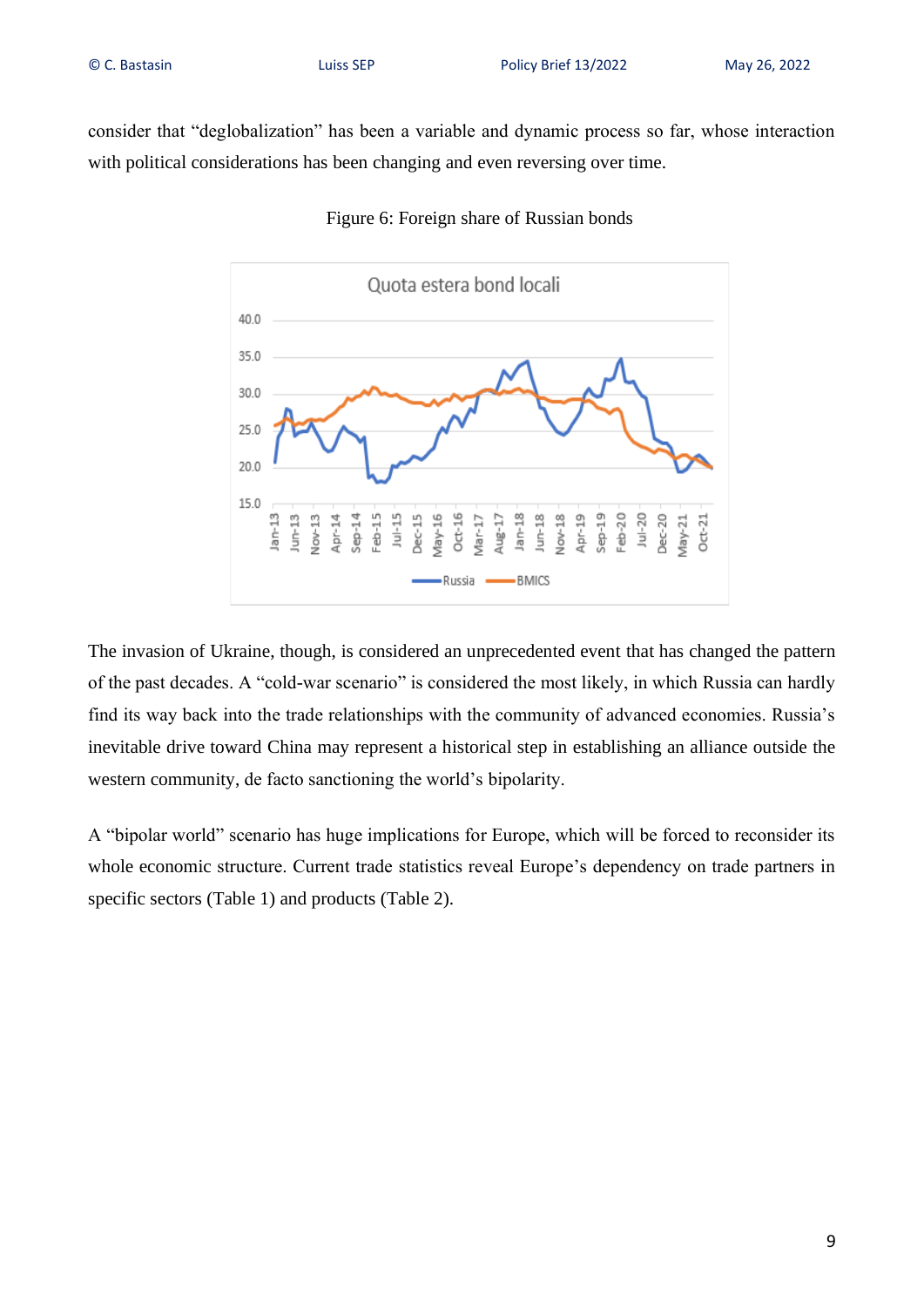| <b>Product group</b>                             | Import/export ratio | <b>Net imports</b> | <b>Main import</b><br>partner | <b>Exposure to</b><br>the Ukraine? |
|--------------------------------------------------|---------------------|--------------------|-------------------------------|------------------------------------|
| Motorcycles                                      | 1.4                 | EUR 2.4bn          | Japan, China                  | Indirect                           |
| (Electronic) circuits<br>and diodes              | 1.4                 | EUR 19.1bn         | China                         | Direct                             |
| <b>Batteries</b>                                 | 1.7                 | EUR 9.7bn          | China, Japan                  | Direct                             |
| Electronics and<br>electrical machines           | 1.7                 | EUR 95.0bn         | China                         | Indirect                           |
| Chemical wood pulp                               | 1.3                 | EUR 1.9bn          | Brazil                        | Negligible                         |
| Biodiesel                                        | 1.4                 | EUR 3.3bn          | Argentina                     | Negligible                         |
| Antibiotics and<br>pharmaceutical<br>ingredients | 1.3                 | <b>EUR 17.0bn</b>  | Switzerland, US               | Negligible                         |
| Zinc ores and<br>concentrates                    | 2.1                 | EUR 1.7bn          | Peru, US                      | Negligible                         |

# Table 1

Table 2

| <b>Product</b>            | <b>Combined share in EU</b><br>import | <b>World market share</b> | <b>Net import</b> |
|---------------------------|---------------------------------------|---------------------------|-------------------|
| $Gas*$                    | 37%                                   | 19%                       | <b>EUR 30.0bn</b> |
| Solid fossil fuels        | 34%                                   | 11%                       | EUR 4.6bn         |
| Chemicals                 | 28%                                   | 9%                        | EUR 1.0bn         |
| Oilseeds                  | 22%                                   | 33%                       | EUR 2.9bn         |
| Oil                       | 21%                                   | 8%                        | <b>EUR 68.2bn</b> |
| Fertilizers               | 18%                                   | 19%                       | EUR 1.5bn         |
| Iron (products) and steel | 17%                                   | 20%                       | EUR 6.9bn         |
| Grains                    | 16%                                   | 22%                       | <b>EUR 2.1bn</b>  |
| Platinum, palladium       | 16%                                   | 17%                       | EUR 1.2bn         |
| Wood                      | 16%                                   | 13%                       | EUR 3.1bn         |
| Nickel and aluminium      | 13%                                   | 10%                       | EUR 2.7bn         |

Technology decoupling, broadly defined as the undoing of cross-border trade in high-tech goods and services, might be the most interesting scenario. A special cause for concern is that three-quarters of the world's production capacity of chips are concentrated in East Asia, with China and Taiwan projected to have the world's largest share in production by 2030. As researchers [have observed,](https://hbr.org/2020/06/building-resilient-supply-chains-wont-be-easy) the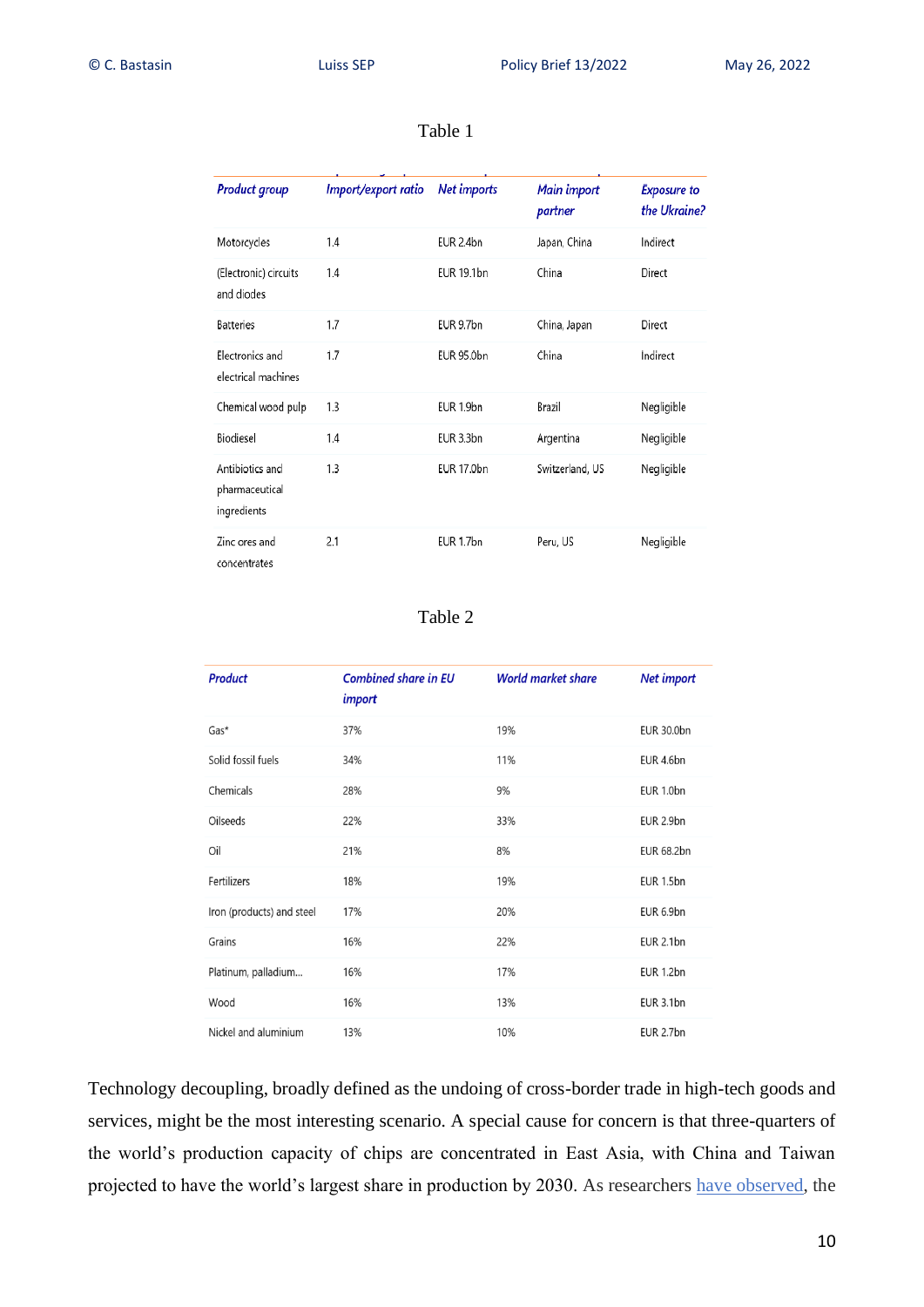localization approach is no panacea. Since China is now a dominant, if not sole, source of thousands of components, reducing dependence on it in many instances will take considerable investment and time. A case in point is [Intel's recently announced plan](https://www.nytimes.com/2022/01/21/technology/intel-chip-factories-ohio.html?partner=IFTTT) to spend \$20 billion to build two semiconductor factories in Ohio. The first plant won't begin production until 2025. Similarly, [researchers](https://www.google.com/url?sa=t&rct=j&q=&esrc=s&source=web&cd=&cad=rja&uact=8&ved=2ahUKEwjZw_Xbw_j3AhWxQvEDHeVyC_0QFnoECAcQAQ&url=https%3A%2F%2Fwww.ips-journal.eu%2Ftopics%2Feconomy-and-ecology%2Fhow-the-war-in-ukraine-impacts-global-suppy-chains-5894%2F&usg=AOvVaw0InpsCJqHV0rSmV3RL0jV2) have pointed out that the European effort to reduce its dependency on the rest of the world may require years: "The European Chips Act promises investments in Europe to increase its global capacity share from 9 percent to 20 percent. These solutions do not address the short-term shortages, with any added capacity going online no earlier than 2026. To give a sense of the European level of dependency, the Apple 2020 supplier list comprises 204 foreign firms spread over 43 countries and 6 continents. But only 13 of those firms are European and only one Italian."

Building on the unity shown in response to the Russian invasion, the US and the European Union have understandably decided to intensify their cooperation on the technological front. The US-EU Trade and Technology Council (TTC) held its second ministerial meeting in Saclay – Paris, France on May 15-16, 2022. In the final communique, the delegations observed that, "the United States and the European Union, home to 780 million people who share democratic values and the largest economic relationship in the world, will advance the TTC agenda on a number of critical economic and technology policies and initiatives designed to strengthen our bilateral economies, meet current geopolitical challenges and update the rules of the global economy." The US and the EU will collaborate closely on emerging technology standards, climate and clean tech objectives, data governance and technology platforms, information, and communication technology services' (ICTS) security and competitiveness, and the misuse of technology threatening security and human rights. The TTC working groups are also coordinating on export controls, investment screening and security risks, and a range of global trade challenges, including countering the harmful impact of non-market, trade-distortive policies and practices on technological development and competitiveness in sectors of shared priority. To ensure that the government dialogues are informed by the broad perspectives of the US and EU communities, the TTC working groups are continuing robust engagement with a diverse range of stakeholders, including those in industry, labor organizations, think tanks, non-profit organizations, environmental constituencies, academics, and other civil society members.

The initiative has great political relevance, not only for the importance of the technological sectors in the economy but because it intends to set standards valid for the rest of the world without – at least in principle - precluding third countries' access to their market. It is a sign that security concerns cannot forcedly coincide with fragmentation or outright deglobalization. On the contrary, it may indicate that globalization requires stronger rules. The fact that Europe and the US work on those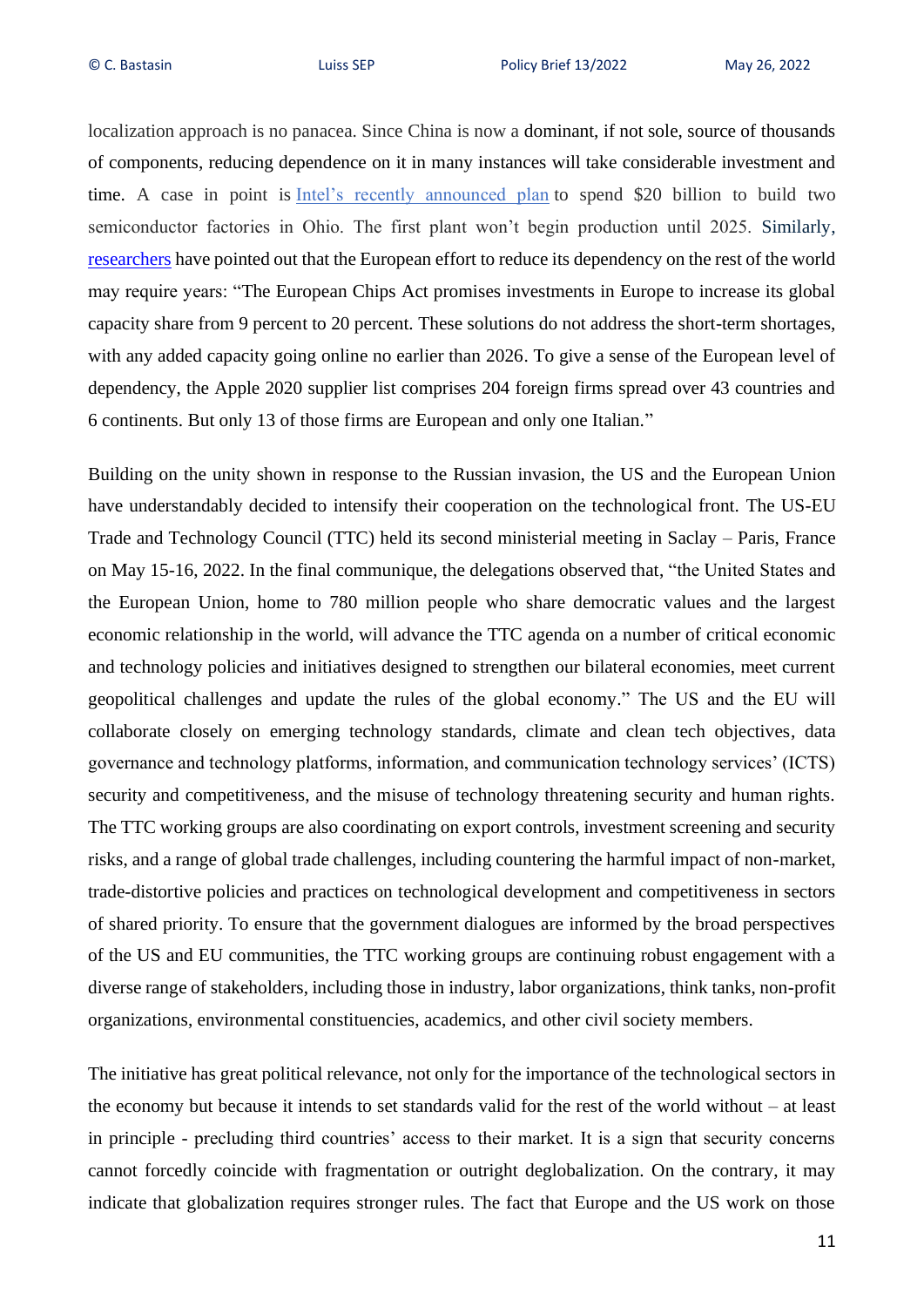rules together is a step in the right direction and could be a footprint in other sectors of global interaction, first of all, in the all-important environmental policies.

The TTC has also initiated a new Cooperation Framework on issues related to information integrity in crises, particularly on digital platforms, with a focus on ongoing issues related to Russian aggression, including Russia's actions to manipulate and censor information. This is a clear signal about the defense of the prerogatives of liberal democracies and an invitation for other countries to adopt it if they want to do business with the US and Europe.

As Rogoff [observed](https://www.imf.org/en/Publications/fandd/issues/2022/03/the-long-lasting-economic-shock-of-war) soon after Russia's invasion, "Russia, of course, looks set to be isolated for an extended period, but the real hit to globalization will happen if trade between advanced economies and China also drops, which is unfortunately possible in some scenarios. A major realignment of the global economy can hardly be good for geopolitical stability." In a recent enlightening lecture held on May 25 at the School of European Political Economy, former president of the EU Commission Romano Prodi explained why China – representing 25% of the world's population but 5-6% of agricultural lands and an even lower share of natural resources – will need to maintain open economic relationships with the rest of the world. This is a critical argument for those who believe that Western democracies should not write off future cooperation with Asia.

Although Russia and Ukraine only accounted for about 4 percent of global GDP in 2021, the interconnectedness of the global supply chains has caused this conflict to have rippling effects on industrial supply chains. The EU had recognized its strategic dependence on some foreign inputs even before the pandemic and had started to seek ways to increase its autonomy – a quest that has been accelerated by the impact of the coronavirus. To improve the resilience of supply chains, the EU is applying a policy mix that aims to increase domestic capacity, diversify suppliers and support the multilateral rules-based trade environment; it has also enhanced its cooperation with the US on supply chains.

A [staff document for the EU Commission](https://ec.europa.eu/info/sites/default/files/swd-strategic-dependencies-capacities_en.pdf) has identified 137 products as dependencies in the most sensitive ecosystems. 34 (representing 0.6% of extra-EU import value of goods) could be considered as potentially more vulnerable given their possibly low potential for further diversification as well as substitution with EU production. At the same time, the EU can also be a source of dependency vis-à vis important trading partners. The analysis provides examples of products where the US is highly dependent on the EU ("reverse dependencies") and vice-versa. Furthermore, "common dependencies" that the EU and the US share vis-à-vis China and the world can also be identified.